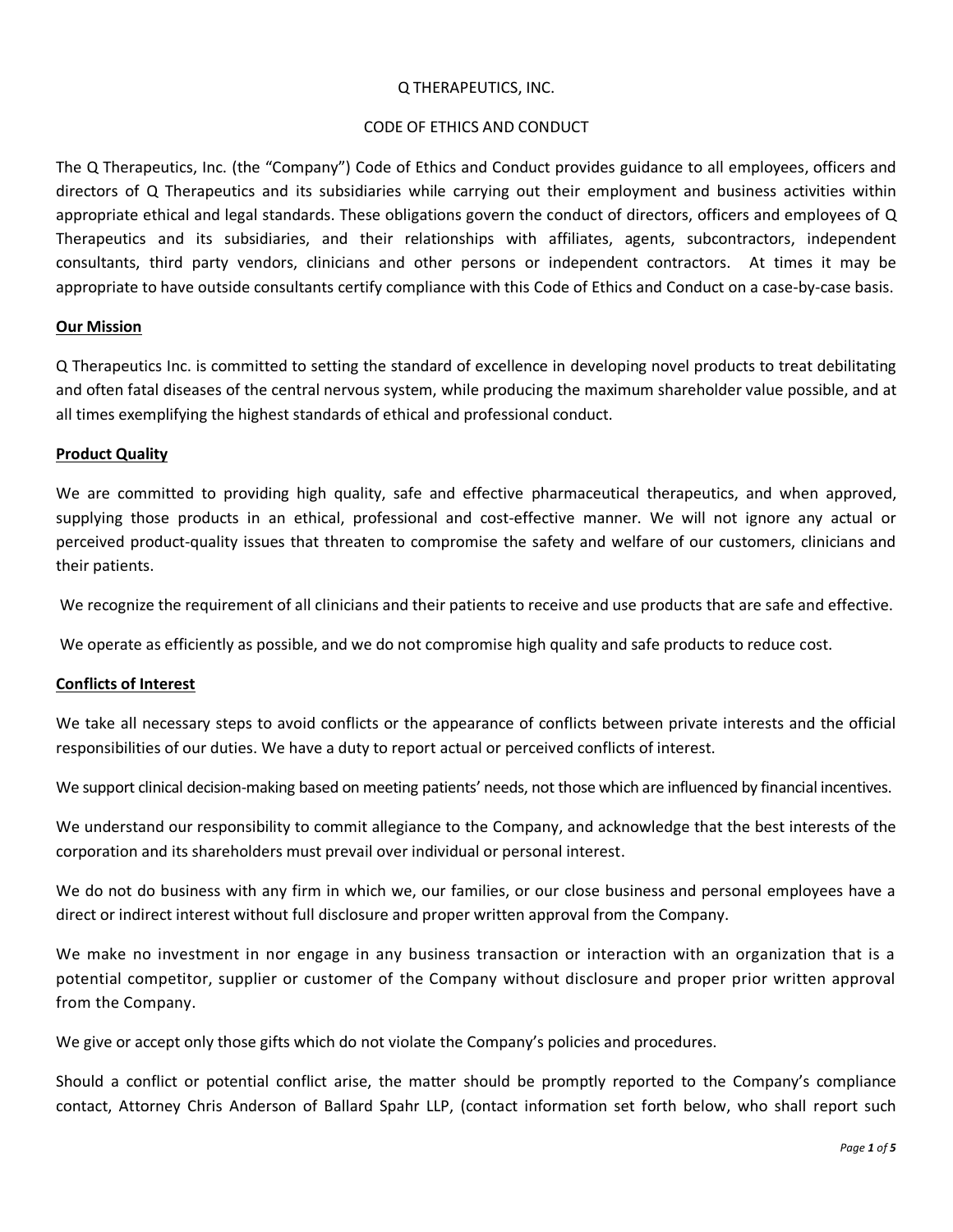matters to, and seek guidance from, the Audit Committee Chair, and if no Audit Committee exists, than the Chairman of the Board of Directors.

## **Compliance with Laws and Regulations**

We operate in accordance with all applicable laws and regulations in order to maintain the integrity of the Company and its operations. We have a duty to report any actual or perceived violation of applicable laws, regulations or professional standards.

We research, develop and eventually will commercialize, manufacture and market human therapeutics in compliance with all applicable laws, regulations and professional and ethical standards.

We comply with such standards and procedures in particular as are set forth in FDA guidelines.

We do not pursue any business opportunity that requires engagement in illegal activity or that we believe may be in violation of any law, rule, regulation, or the Company policy or procedure.

We are familiar with applicable laws and Company policies and procedures which govern matters pertaining to our respective duties, and we understand that this familiarity is a requirement of our job and a regular part of our performance evaluations.

We take reasonable precautions to guard against falsifications, inaccurate statements or misrepresentations of information in oral and written records and reports.

We ensure that all accounting, reimbursement or financial reporting functions are performed accurately and in conformance with all applicable laws, regulations, the Company policies and procedures and professional standards.

We adhere to sound environmental and safety practices, as well as the proper handling of medical or hazardous waste.

We ensure that our agreements conform with state and federal anti-kickback statutes and that they reflect the actual arrangements between the parties.

We shall report all suspected violations of any Company policy or procedure, or any state or federal regulatory requirements.

### **Protection of Property**

We are committed to protecting the Company's assets and the property of employees, customers and visitors against loss, theft and misuse. We have a duty to report any actual or perceived misuse, loss or theft of property.

We have an affirmative duty to protect Company assets, and ensure proper use of the property, facilities, equipment and supplies of the Company in the course of its business.

We are responsible for preserving and protecting the confidentiality of Company intellectual property and other proprietary or trade secret information.

We do not use or distribute any such information outside the context of our official duties, according to the Company's policies and procedures.

We follow established internal control procedures in handling and recording all funds, and we are responsible and accountable for the proper expenditure of the Company funds.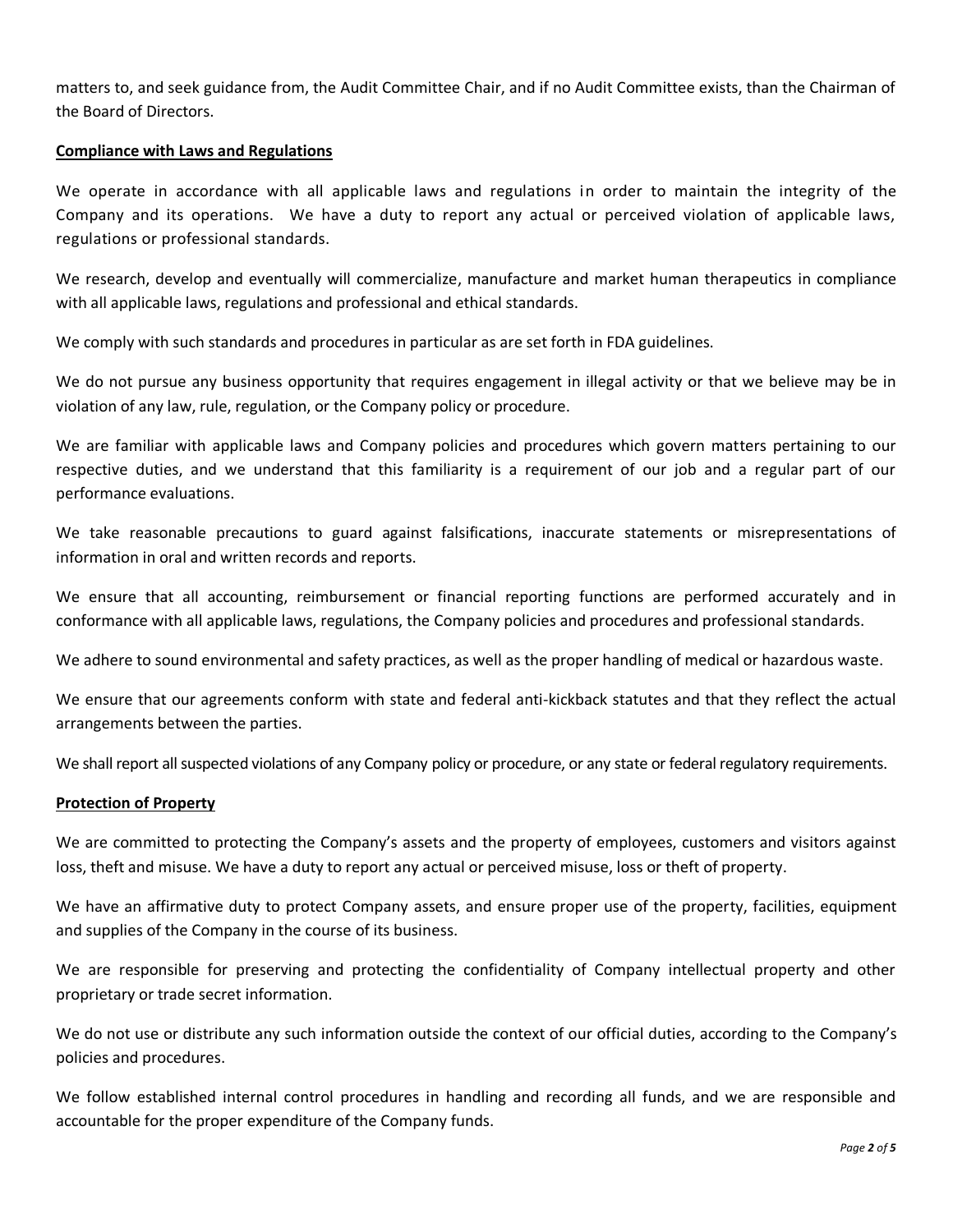We dispose of surplus or obsolete property in accordance with the Company's policies and procedures.

We take all reasonable steps to safeguard the property of employees and visitors that may be located on the Company premises.

### **Consideration of Human Resources**

We are committed to helping all employees achieve their fullest potential in a fair and equitable manner and protecting them from discriminatory behavior. We have a duty to report any actual or perceived mistreatment, discrimination or hostile activity occurring in the work place.

We treat one another with respect, dignity and fairness, appreciating the diversity of our workforce and the uniqueness of each employee.

We use our time productively on job-related activities during work hours.

We ensure equal employment and advancement opportunities regardless of gender, age, disability, race, creed, religion or national origin.

We do not tolerate sexual harassment, such as sexual advances, requests for sexual favors and other verbal or physical conduct of a sexual nature which may create a hostile work environment.

We take all reasonable precautions to ensure our safety as well as the safety of visitors and other personnel.

We maintain a drug-free and smoke-free workplace.

We only engage the services of employees who possess the credentials, experience and expertise to meet the requirements of our customers and applicable regulations.

We participate in training and educational programs designed to increase our professional skills and competency, including our understanding of the applicable legal and ethical considerations.

We provide training and educational programs necessary for our employees to achieve the knowledge and skills required to perform their jobs, and we foster an environment where training and educating our personnel is deemed an integral aspect of our corporate duties.

We consider the promotion of and adherence to the Code of Ethics and Conduct as an element in evaluating the performance of our employees.

We take efforts to ensure we do not employ any individuals nor do business with any entities that have been sanctioned by any of the applicable regulatory agencies, or do not comply with this Code of Ethics and Conduct.

### **Communication**

We encourage open, timely and candid communication, as well as collaboration among employees. We have a duty to openly communicate and maintain an environment founded on teamwork.

We take reasonable steps to ensure that all statements, communications and representations made in our business dealings are substantially complete, accurate and in compliance with all applicable laws and regulations.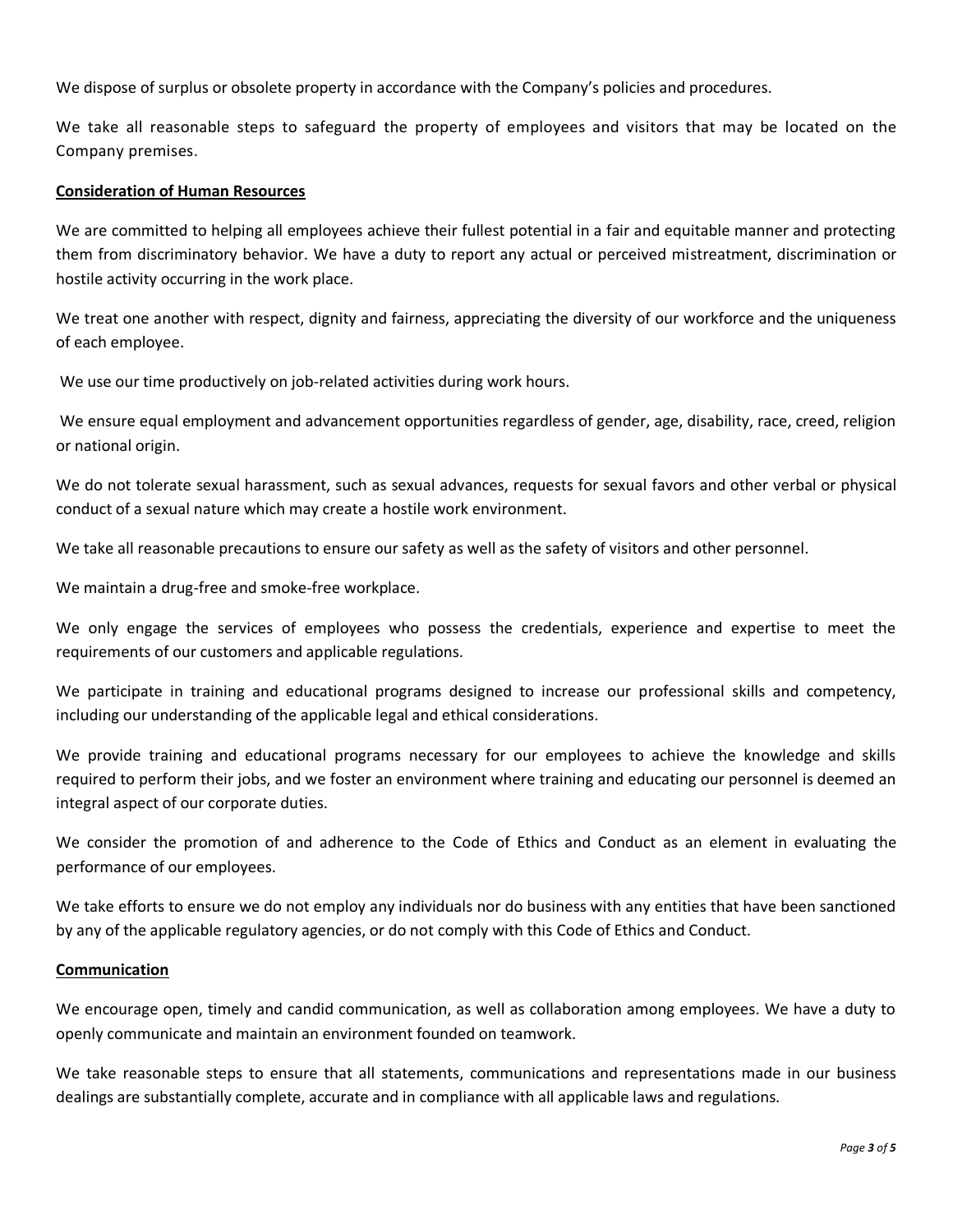We treat every customer and clinician with dignity and respect at all times.

We recognize that customers and clinicians have the right to receive information regarding our investigative products and how to use them safely and effectively.

We conduct our communications activities in accordance with ethical standards, applicable laws, regulatory guidelines and applicable the Company policies and procedures.

We do not seek to diminish our competitors unfairly.

We comply with the Company's policies and procedures with respect to communication matters, including receipt (at work or at home) of an inquiry, subpoena, search warrant or other government or agency request for information.

We fully cooperate with any duly authorized Company internal investigation, and do not withhold information or documents sought in connection with such investigation.

We encourage employees to communicate any suspected Code of Ethics and Conduct violations without fear of retaliation or retribution or, if reported anonymously, fear of disclosure or breach of their confidentiality, up to the limits of the law.

We are responsible for protecting the confidentiality of employee records and do not use or reveal any such information outside the context of our official duties and the Company's policies and procedures.

We do not remove, conceal or destroy records or documents that are known to be the subject of or related to any anticipated, threatened or pending litigation or governmental or regulatory investigation.

# **Improper Conduct**

If you have a concern regarding conduct that you suspect does not comply with the Company policies and procedures, or illegal or fraudulent conduct occurring anywhere in the Company, you should immediately report this concern.

The report should be made through your supervisor or manager. Your supervisor or manager is in a good position to listen to you and understand the concerns you have and should be given the opportunity to resolve the issue. Your supervisor or manager also has access to other the Company resources, and is required to assist you in upholding the Code of Ethics and Conduct. However, if you are not comfortable reporting such concern through your supervisor or manager, or you do not receive timely feedback from your supervisor or manager, you should contact the CEO directly.

All concerns or allegations of possible violations of the Code of Ethics and Conduct, policies and procedures, laws, or regulations will be received by the Company management openly and courteously. There will be no direct or indirect retaliation or retribution against anyone who, in good faith, raises such problems or concerns.

Employees who violate the Code of Ethics and Conduct will be subject to Company disciplinary action up to and including termination, in addition to any applicable legal actions.

The Company requires all exempt employees to sign an acknowledgment confirming they have received a copy of the Code of Ethics and Conduct, and understand that compliance with the provisions contained in the Code of Ethics and Conduct are mandatory. New employees will be required to sign such an acknowledgment as a condition of employment.